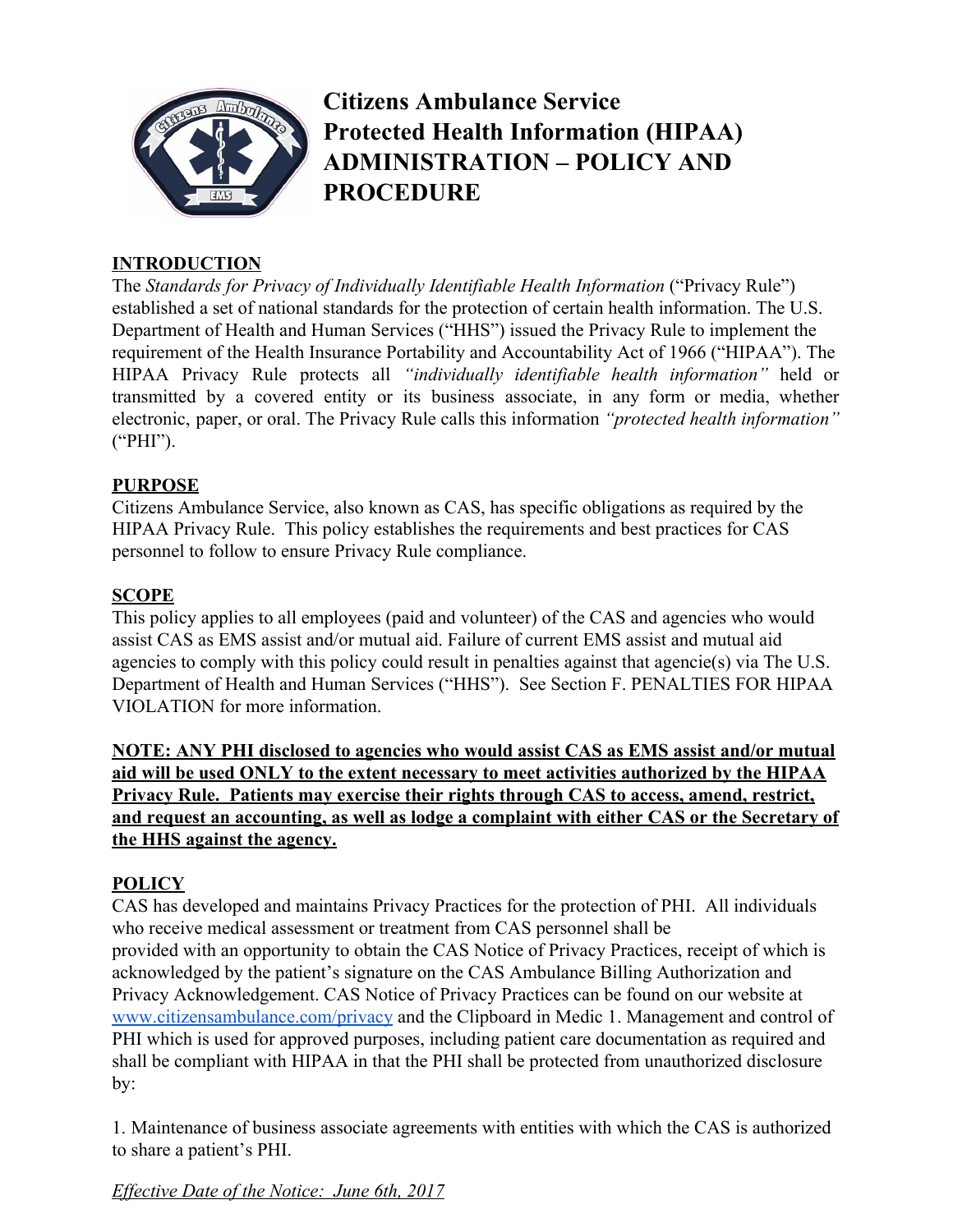2. Covering or securing PHI while it is being used by CAS personnel for the purposes of patient care documentation, bill processing or authorized disclosure activities.

3. Segregating PHI from other documents by placing PHI in specially designated privacy envelopes for transmittal, if required.

4. Storage of paper PHI for a period of not less than seven years in a secured storage facility, access of which is limited to authorized personnel.

5. Storage of electronic PHI in password protected computers.

6. Shredding of PHI older than seven years, which is conducted at a CAS facility and supervised by an authorized CAS employee.

7. Electronic transmission to the CAS contracted billing service via a secure, independent web site.

Disclosure of PHI shall only be allowed if authorized by the patient, or as documented by the CAS Notice of Privacy Practices in adherence with HIPAA allowable disclosures. Patients may obtain information regarding the use and disclosure of their PHI as set forth in the CAS Notice of Privacy Practices.

# **A. PRIVACY OFFICER DESIGNATION**

In compliance with the HIPAA Privacy Rule CAS has a designated Privacy Officer, which can be found on the CAS Notice of Privacy Practices. In the absence of the designated Privacy Officer, questions, concerns, reports or comments regarding PHI or HIPAA compliance should be directed to the EMS Coordinator.

### **B. PRIVACY RULE TRAINING**

All CAS personnel are required to undergo Privacy Rule training as scheduled by the Privacy Officer in accordance with the HIPAA Privacy Rule within a reasonable time upon association with CAS or receiving this protocol. All personnel will be required to undergo additional training as scheduled by the Privacy Officer within a reasonable time should subsequent material changes to the HIPAA Privacy Rule and/or CAS policies and procedures regarding privacy practices occur. All Privacy Training will be conducted in a manner designated by the Privacy Officer.

### **C. ELECTRONIC PATIENT CARE REPORT (PCR)**

1. All preparatory documentation and paper signature forms used by CAS personnel to assist in the creation or modification of a PCR is considered PHI and is the sole property of the CAS.

2. All CAS personnel that may be required to complete a PCR will be given a password to access the EMS Charts online program. This is unique to the individual. **DO NOT SHARE**

### **THIS PASSWORD**

3. No CAS personnel may disclose his/her password.

4. CAS personnel are to access only his/her PCR and associated PHI unless directed otherwise by the Privacy Officer or as permitted by CAS policy for compliance or quality improvement purposes.

5. Printed PCRs and their associated PHI are to be placed in a secure location when not being used. A specially designated privacy drop box shall be used for this purpose when any of these items are not in the possession or control of the person that prepared the information.